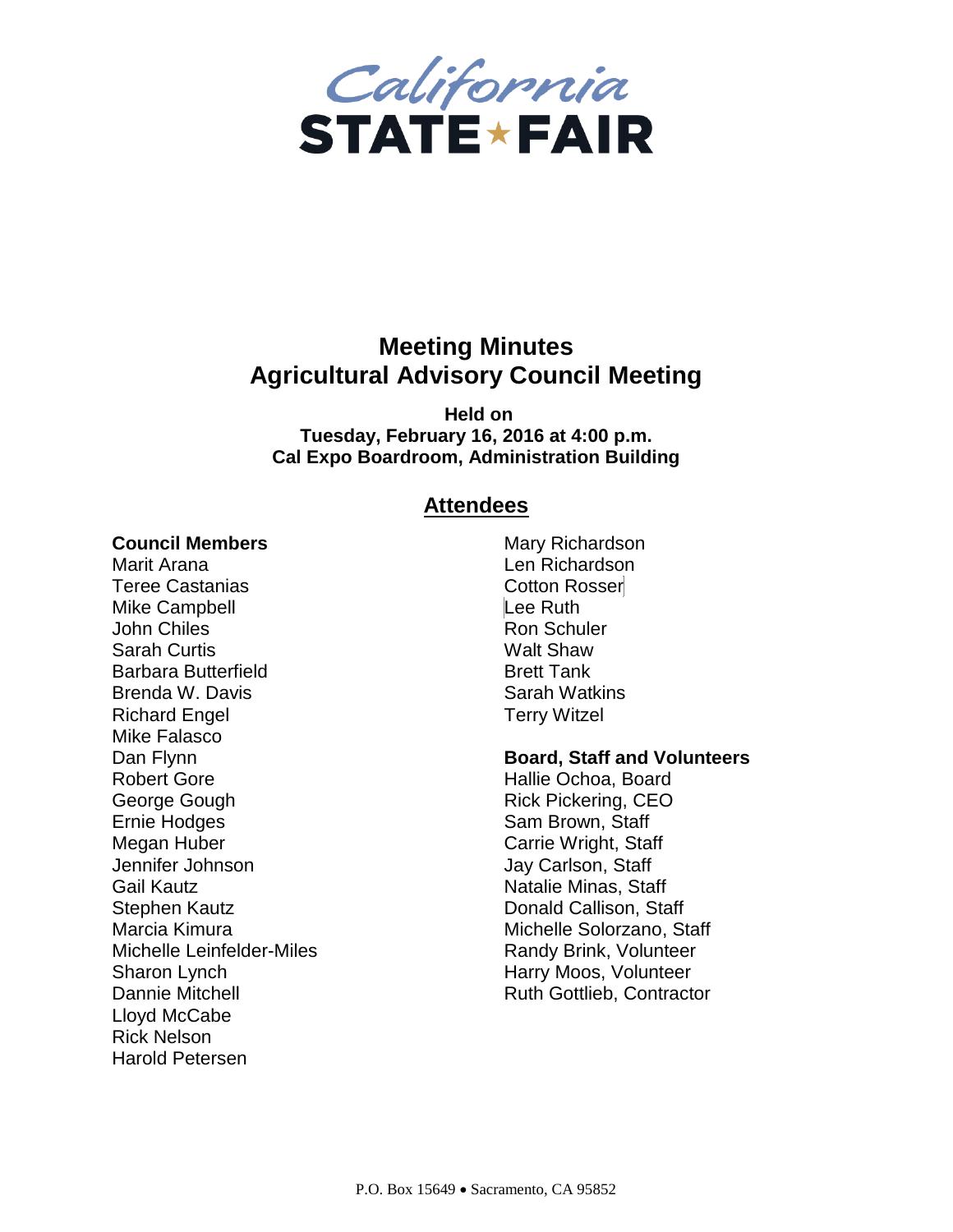

## **Minutes**

- 1. Introductions the meeting was called to order by Chair Chiles at 4:10 p.m. and he led a round of introductions. Chair Chiles then presented volunteer Executive Director of the Friends of the Fair with a birthday cake.
- 2. Motion to Approve the Meeting Minutes from September 17 and December 1, 2015 was made (McCabe, Ruth). **Motion Passed.**
- 3. Committee Discussion/Reports

a. Executive Report – Chair Chiles reported that several committees had met or were planning to meet shortly and encouraged all members, if they had done so already, to volunteer to serve on a committee.

b. Ag Heritage Committee – Staff liaison to the Committee Don Callison reported that the Committee had met in December. The application was revamped, streamlined and posted to the website. They are exploring ways to include ads in ag publications, recruiting for new members. The induction of new members would be held at the annual breakfast on Wednesday, July 13 at 9am.

c. California Recognition and Celebration Committee – Chair Lynch reported that staff was working with the Friends of the Fair to determine the best working solutions for planning and executing the Gala. The Committee would meet on March 10 to discuss.

d. Farm and Food Committee – Co-Chair Nelson reported that the Committee had met, the meeting was well attended. They explored and discussed how the Farm could be developed and add educational value. Staff is planning on upgrading signage, exploring a docent tour program, upgrades to the insect pavilion and greenhouse. An overall discussion with the entire Council ensued with staff liaison to the committee, Natalie Minas, answering questions regarding the 2016 Farm programming and spring school tours.

e. Livestock and Animal Welfare Care Committee – Chair Gough reported that the committee had not met but was working on securing dates for a spring meeting.

f. Youth Development and Recognition Committee - Chair McCabe called on Harry Moos to explain the changes to the scholarship program. The deadline